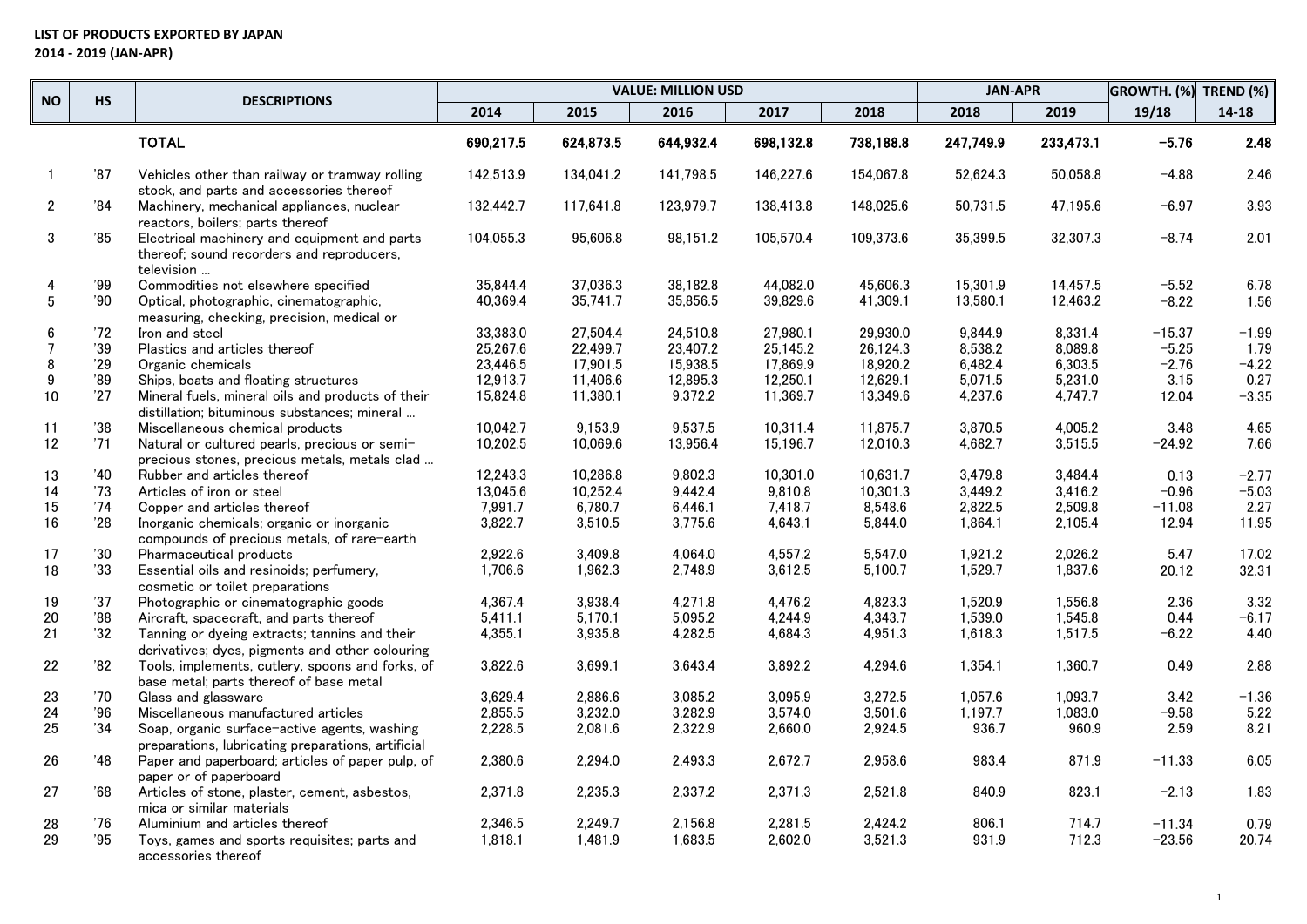## **LIST OF PRODUCTS EXPORTED BY JAPAN 2014 - 2019 (JAN-APR)**

| <b>HS</b><br><b>NO</b> |     | <b>DESCRIPTIONS</b>                                                                               |                        |                        | <b>VALUE: MILLION USD</b> |                        |                        | <b>JAN-APR</b>         |                        | GROWTH. (%)        | TREND $(\%)$ |
|------------------------|-----|---------------------------------------------------------------------------------------------------|------------------------|------------------------|---------------------------|------------------------|------------------------|------------------------|------------------------|--------------------|--------------|
|                        |     |                                                                                                   | 2014                   | 2015                   | 2016                      | 2017                   | 2018                   | 2018                   | 2019                   | 19/18              | 14-18        |
| 30                     | 34' | Man-made filaments: strip and the like of man-<br>made textile materials                          | 2,178.3                | 2,029.9                | 2,061.1                   | 2,102.0                | 2,164.2                | 699.8                  | 677.1                  | $-3.24$            | 0.22         |
| 31                     | '69 | Ceramic products                                                                                  | 1.574.2                | 1.511.5                | 1.515.7                   | 1.598.0                | 1.739.4                | 584.1                  | 558.3                  | $-4.42$            | 2.59         |
| 32                     | '03 | Fish and crustaceans, molluscs and other<br>aquatic invertebrates                                 | 1,293.7                | 1,345.0                | 1,400.3                   | 1,422.8                | 1,600.3                | 589.4                  | 501.7                  | $-14.89$           | 4.93         |
| 33                     | '21 | Miscellaneous edible preparations                                                                 | 772.1                  | 843.5                  | 977.9                     | 1,044.7                | 1,336.7                | 401.1                  | 454.1                  | 13.23              | 14.01        |
| 34                     | '55 | Man-made staple fibres                                                                            | 1,975.0                | 1,851.0                | 1,351.5                   | 1,200.3                | 1,210.8                | 390.2                  | 399.6                  | 2.40               | $-13.17$     |
| 35                     | '56 | Wadding, felt and nonwovens; special yarns;<br>twine, cordage, ropes and cables and articles      | 976.1                  | 884.4                  | 986.8                     | 1,040.6                | 1,136.8                | 368.0                  | 373.7                  | 1.54               | 4.78         |
| 36                     | '94 | Furniture; bedding, mattresses, mattress<br>supports, cushions and similar stuffed                | 1,077.0                | 923.5                  | 1,069.2                   | 1,080.6                | 1,184.1                | 394.6                  | 356.5                  | $-9.66$            | 3.53         |
| 37                     | '81 | Other base metals; cermets; articles thereof                                                      | 1,121.7                | 922.0                  | 843.7                     | 1,037.7                | 1,176.7                | 420.4                  | 355.6                  | $-15.42$           | 2.16         |
| 38                     | '59 | Impregnated, coated, covered or laminated<br>textile fabrics: textile articles of a kind suitable | 914.5                  | 850.9                  | 891.6                     | 954.7                  | 986.5                  | 315.5                  | 326.6                  | 3.52               | 2.70         |
| 39                     | '22 | Beverages, spirits and vinegar                                                                    | 455.9                  | 513.4                  | 608.4                     | 735.6                  | 849.6                  | 261.0                  | 318.9                  | 22.18              | 17.40        |
| 40                     | 35  | Albuminoidal substances; modified starches;<br>glues: enzymes                                     | 1,048.8                | 907.6                  | 959.3                     | 929.7                  | 982.1                  | 317.7                  | 304.3                  | $-4.20$            | $-1.07$      |
| 41                     | 86' | Railway or tramway locomotives, rolling stock<br>and parts thereof: railway or tramway track      | 679.3                  | 898.5                  | 1,311.4                   | 1,305.2                | 1,636.6                | 548.9                  | 301.7                  | $-45.04$           | 23.76        |
| 42                     | '91 | Clocks and watches and parts thereof                                                              | 1.100.6                | 987.5                  | 938.4                     | 941.0                  | 943.8                  | 281.4                  | 289.8                  | 3.01               | $-3.49$      |
| 43                     | '83 | Miscellaneous articles of base metal                                                              | 947.4                  | 806.3                  | 834.1                     | 885.0                  | 899.2                  | 304.3                  | 286.7                  | $-5.78$            | $-0.11$      |
| 44                     | '47 | Pulp of wood or of other fibrous cellulosic<br>material: recovered (waste and scrap) paper or     | 1,048.0                | 981.2                  | 946.0                     | 1,043.7                | 1,044.7                | 295.3                  | 267.5                  | $-9.42$            | 0.56         |
| 45                     | '75 | Nickel and articles thereof                                                                       | 918.3                  | 815.5                  | 713.3                     | 594.2                  | 744.1                  | 234.5                  | 257.1                  | 9.66               | $-7.11$      |
| 46                     | '25 | Salt; sulphur; earths and stone; plastering<br>materials, lime and cement                         | 764.1                  | 764.0                  | 739.7                     | 749.9                  | 732.0                  | 254.9                  | 229.3                  | $-10.04$           | $-1.04$      |
| 47                     | '19 | Preparations of cereals, flour, starch or milk;<br>pastrycooks' products                          | 441.6                  | 524.1                  | 646.5                     | 604.9                  | 675.7                  | 194.5                  | 218.6                  | 12.40              | 10.45        |
| 48                     | '92 | Musical instruments; parts and accessories of<br>such articles                                    | 595.9                  | 567.1                  | 567.2                     | 577.0                  | 628.5                  | 195.3                  | 201.6                  | 3.21               | 1.24         |
| 49                     | '16 | Preparations of meat, of fish or of crustaceans,<br>molluscs or other aquatic invertebrates       | 563.1                  | 545.1                  | 616.6                     | 597.4                  | 675.4                  | 174.5                  | 191.2                  | 9.53               | 4.66         |
| 50                     | '60 | Knitted or crocheted fabrics                                                                      | 600.7                  | 547.9                  | 584.0                     | 576.8                  | 599.9                  | 184.4                  | 181.2                  | $-1.74$            | 0.49         |
|                        |     | <b>SUBTOTAL</b><br><b>LAINNYA</b>                                                                 | 684,671.98<br>5,545.48 | 619,410.49<br>5,463.02 | 639,083.12<br>5,849.32    | 692,166.26<br>5.966.53 | 731,679.46<br>6,509.31 | 245,627.91<br>2,121.95 | 231,377.93<br>2,095.13 | $-5.80$<br>$-1.26$ | 2.47<br>4.17 |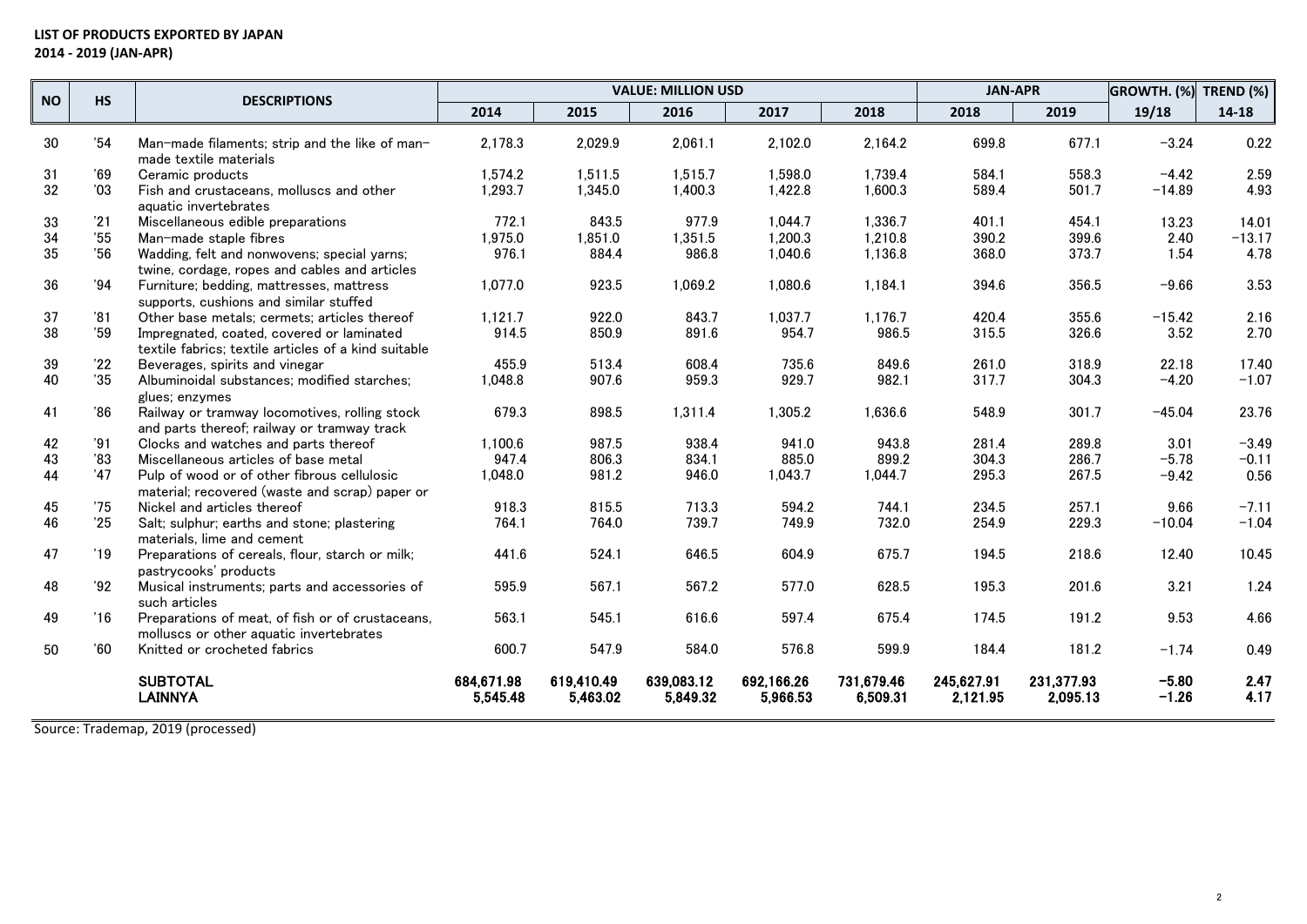|                 | <b>IMPORTER COUNTRIES</b>       |           |           | <b>VALUE: MILLION USD</b> |           |           | <b>JAN-APR</b> |           | GROWTH. (%) TREND (%) |              |
|-----------------|---------------------------------|-----------|-----------|---------------------------|-----------|-----------|----------------|-----------|-----------------------|--------------|
| <b>NO</b>       |                                 | 2014      | 2015      | 2016                      | 2017      | 2018      | 2018           | 2019      | 19/18                 | 14-18        |
|                 | <b>TOTAL</b>                    | 690,217.5 | 624,873.5 | 644,932.4                 | 698,132.8 | 738,188.8 | 247,749.9      | 233,473.1 | $-5.76$               | 2.48         |
|                 | <b>United States of America</b> | 130,773.3 | 126,387.2 | 130,585.9                 | 135,088.6 | 140,608.0 | 46,337.7       | 47,800.2  | 3.16                  | 2.14         |
| $\overline{2}$  | China                           | 126,361.4 | 109,277.8 | 113,830.2                 | 132,804.6 | 143,988.6 | 46,277.5       | 41,907.1  | $-9.44$               | 4.67         |
| 3               | Korea, Republic of              | 51,520.3  | 44,018.8  | 46,235.2                  | 53,282.0  | 52,504.3  | 18,371.9       | 16,226.8  | $-11.68$              | 2.31         |
| 4               | Taipei, Chinese                 | 39,959.0  | 36,961.0  | 39,297.0                  | 40,641.6  | 42,385.2  | 14,023.2       | 13,525.6  | $-3.55$               | 2.15         |
| 5               | Hong Kong, China                | 38,143.2  | 35,006.3  | 33,624.3                  | 35,444.6  | 34,700.9  | 11,229.2       | 10,603.1  | $-5.58$               | $-1.75$      |
| $6\phantom{1}$  | Thailand                        | 31,349.0  | 27,984.4  | 27,398.1                  | 29,431.9  | 32,261.9  | 10,452.2       | 9,989.4   | $-4.43$               | 1.08         |
| 7               | Singapore                       | 21,012.9  | 19,855.3  | 19,842.0                  | 22,648.4  | 23,419.7  | 8,173.2        | 7,159.0   | $-12.41$              | 3.55         |
| 8               | Germany                         | 19,054.7  | 16,237.0  | 17,652.7                  | 18,945.2  | 20,891.5  | 7,099.1        | 6,850.0   | $-3.51$               | 3.44         |
| 9               | Viet Nam                        | 11,830.2  | 12,531.4  | 12,990.3                  | 15,055.8  | 16,412.2  | 4,954.0        | 4,910.2   | $-0.88$               | 8.74         |
| 10              | Australia                       | 14,176.0  | 12,849.8  | 14,104.5                  | 16,014.4  | 17,109.0  | 6,112.5        | 4,904.5   | $-19.76$              | 6.14         |
| 11              | <b>United Kingdom</b>           | 11,183.0  | 10,740.1  | 13,659.0                  | 13,814.9  | 14,035.9  | 4,910.1        | 4,885.3   | $-0.50$               | 7.32         |
| 12 <sup>7</sup> | Indonesia                       | 14,735.3  | 11,539.0  | 11,327.5                  | 13,395.3  | 15,789.1  | 5,261.0        | 4,819.0   | $-8.40$               | 2.91         |
| 13              | Malaysia                        | 14,133.1  | 12,003.9  | 12,139.4                  | 12,761.9  | 13,946.0  | 4,644.1        | 4,394.4   | $-5.38$               | 0.35         |
| 14              | Netherlands                     | 13,049.1  | 11,598.5  | 11,815.2                  | 12,440.4  | 12,726.6  | 4,555.8        | 4,194.2   | $-7.94$               | 0.20         |
| 15              | India                           | 8,130.2   | 8,109.9   | 8,188.8                   | 8,857.0   | 11,015.3  | 3,614.4        | 3,802.9   | 5.22                  | 7.20         |
| 16              | Mexico                          | 10,634.8  | 10,475.1  | 10,663.1                  | 11,269.3  | 11,613.1  | 3,542.9        | 3,610.8   | 1.92                  | 2.52         |
| 17              | Philippines                     | 9,877.9   | 9,487.7   | 10,345.3                  | 11,129.4  | 11,273.3  | 3,734.0        | 3,434.6   | $-8.02$               | 4.33         |
| 18              | Canada                          | 7,986.5   | 7,735.5   | 8,162.3                   | 9,597.1   | 9,350.9   | 3,656.1        | 3,082.6   | $-15.69$              | 5.45         |
| 19              | <b>Russian Federation</b>       | 9,177.2   | 5,104.3   | 5,100.3                   | 6,011.6   | 7,300.6   | 2,554.0        | 2,611.0   | 2.23                  | $-2.90$      |
| 20              | Belgium                         | 5,541.3   | 5,121.0   | 5,719.6                   | 5,893.8   | 6,807.1   | 2,110.6        | 2,489.5   | 17.95                 | 5.68         |
| 21              | France                          | 5,945.7   | 5,260.9   | 6,239.7                   | 6,304.0   | 7,348.5   | 2,675.7        | 2,292.1   | $-14.34$              | 6.23         |
| 22              | <b>United Arab Emirates</b>     | 9,533.5   | 8,694.6   | 7,996.6                   | 7,214.3   | 7,906.6   | 2,724.9        | 2,283.5   | $-16.20$              | $-5.45$      |
| 23              | Panama                          | 7,009.4   | 4,713.3   | 5,663.4                   | 5,463.6   | 5,905.1   | 2,085.1        | 1,914.4   | $-8.18$               | $-1.93$      |
| 24              | Italy                           | 3,514.0   | 3,594.2   | 4,708.8                   | 4,892.1   | 4,703.2   | 1,685.2        | 1,653.9   | $-1.86$               | 9.32         |
| 25              | Saudi Arabia                    | 7,601.0   | 6,826.1   | 5,030.5                   | 3,735.1   | 4,117.0   | 1,591.2        | 1,508.0   | $-5.23$               | $-16.72$     |
| 26              | <b>Brazil</b>                   | 4,724.5   | 3,930.8   | 2,791.7                   | 3,395.0   | 4,003.6   | 1,395.7        | 1,273.8   | $-8.73$               | $-4.66$      |
| 27              | Spain                           | 2,303.1   | 2,384.3   | 2,858.3                   | 2,967.1   | 3,411.9   | 1,328.9        | 1,239.5   | $-6.73$               | 10.57        |
| 28              | Switzerland                     | 3,029.1   | 2,700.2   | 3,127.5                   | 5,090.9   | 3,791.1   | 1,651.5        | 1,078.7   | $-34.68$              | 11.44        |
| 29              | Poland                          | 1,711.8   | 1,653.6   | 1,694.2                   | 2,009.6   | 2,133.1   | 653.8          | 1,000.1   | 52.97                 | 6.56         |
| 30              | Chile                           | 1,709.4   | 1,671.7   | 1,567.4                   | 1,751.8   | 1,994.1   | 627.2          | 849.4     | 35.42                 | 3.61         |
| 31              | South Africa                    | 3,239.6   | 2,689.9   | 2,230.5                   | 2,516.2   | 2,519.1   | 805.6          | 818.9     | 1.65                  | $-5.54$      |
| 32              | Turkey                          | 2,123.9   | 2,161.7   | 2,861.1                   | 3,164.0   | 3,200.7   | 1,262.8        | 812.8     | $-35.63$              | 12.76        |
| 33              | New Zealand                     | 2,369.2   | 2,110.7   | 2,188.7                   | 2,471.6   | 2,617.3   | 838.9          | 751.5     | $-10.42$              | 3.63         |
| 34              | Liberia                         | 1,046.3   | 863.9     | 1,097.3                   | 807.7     | 1,156.9   | 525.4          | 705.3     | 34.23                 | 1.35         |
| 35              | Oman                            | 3,529.1   | 3,220.3   | 2,552.1                   | 2,330.8   | 2,028.9   | 679.7          | 627.8     | $-7.64$               | $-13.33$     |
| 36              | Hungary                         | 1,259.3   | 1,446.7   | 1,459.9                   | 1,508.3   | 1,645.0   | 552.9          | 617.8     | 11.74                 | 5.93         |
| 37              | <b>Czech Republic</b>           | 1,127.4   | 1,061.9   | 1,235.6                   | 1,409.6   | 1,635.5   | 578.5          | 563.0     | $-2.67$               | 10.82        |
| 38              | Kuwait                          | 1,901.7   | 1,865.3   | 1,696.7                   | 1,424.8   | 1,779.5   | 619.8          | 543.1     | $-12.38$              | $-3.94$<br>3 |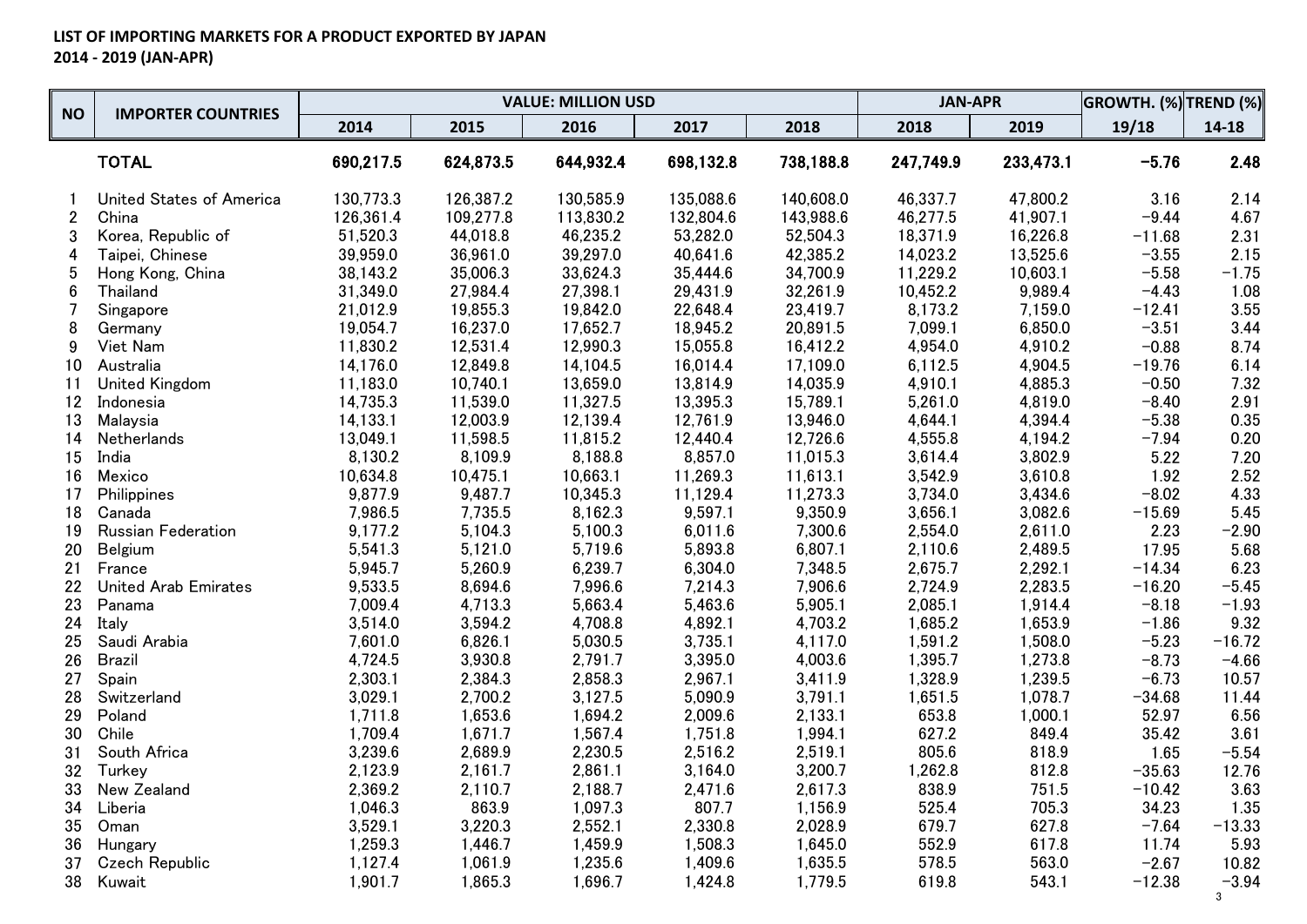## **LIST OF IMPORTING MARKETS FOR A PRODUCT EXPORTED BY JAPAN 2014 - 2019 (JAN-APR)**

| <b>NO</b> |                           |            | <b>JAN-APR</b> |            | <b>GROWTH. (%) TREND (%)</b> |            |            |            |          |          |
|-----------|---------------------------|------------|----------------|------------|------------------------------|------------|------------|------------|----------|----------|
|           | <b>IMPORTER COUNTRIES</b> | 2014       | 2015           | 2016       | 2017                         | 2018       | 2018       | 2019       | 19/18    | 14-18    |
| 39        | Israel                    | 1,105.1    | 1,169.1        | 1,972.2    | 1,924.7                      | 2,165.5    | 795.4      | 539.8      | $-32.13$ | 20.25    |
| 40        | Sweden                    | .347.3     | 1,337.4        | 1.442.0    | 1,374.0                      | 1,434.3    | 552.6      | 519.4      | $-6.01$  | 1.53     |
| 41        | Marshall Islands          | .184.2     | 1,610.7        | 1,459.5    | 1,323.1                      | 1,357.6    | 778.0      | 517.1      | $-33.53$ | 0.77     |
| 42        | Bangladesh                | .164.5     | 1,374.4        | 1,583.0    | 1,741.0                      | 1,571.3    | 650.3      | 508.2      | $-21.86$ | 8.72     |
| 43        | <b>Bahamas</b>            | .265.4     | .009.2         | 1,015.0    | 527.3                        | 1,196.5    | 266.6      | 486.7      | 82.56    | $-7.33$  |
| 44        | Austria                   | 925.2      | .033.8         | 1,017.8    | 1,160.8                      | ,320.3     | 455.9      | 443.4      | $-2.75$  | 8.62     |
| 45        | Pakistan                  | ,612.7     | 1,675.7        | 1,931.7    | 2,324.9                      | 2.100.7    | 713.4      | 437.9      | $-38.62$ | 8.94     |
| 46        | Qatar                     | ,551.1     | .545.8         | 1,539.3    | 1,189.8                      | 1,421.9    | 517.1      | 366.2      | $-29.17$ | $-4.26$  |
| 47        | Colombia                  | .371.2     | 965.9          | 950.5      | 1,003.9                      | 1,110.6    | 379.0      | 358.1      | $-5.54$  | $-3.76$  |
| 48        | Norway                    | .259.3     | 956.6          | 988.1      | 937.8                        | 932.0      | 366.4      | 340.0      | $-7.22$  | $-6.03$  |
| 49        | Ireland                   | ,664.2     | 1,106.0        | 760.5      | 819.1                        | 1,074.0    | 299.9      | 328.4      | 9.51     | $-11.10$ |
| 50        | Greece                    | 164.0      | 213.8          | 214.9      | 240.4                        | 423.5      | 166.6      | 314.3      | 88.67    | 22.32    |
|           | <b>SUBTOTAL</b>           | 666,920.90 | 603.872.37     | 624,555.43 | 677,551.17                   | 716,145.14 | 239,837.63 | 226,893.64 | $-5.40$  | 2.61     |
|           | <b>LAINNYA</b>            | 23,296.56  | 21,001.14      | 20,377.01  | 20,581.62                    | 22,043.63  | 7,912.23   | 6,579.42   | $-16.84$ | $-1.30$  |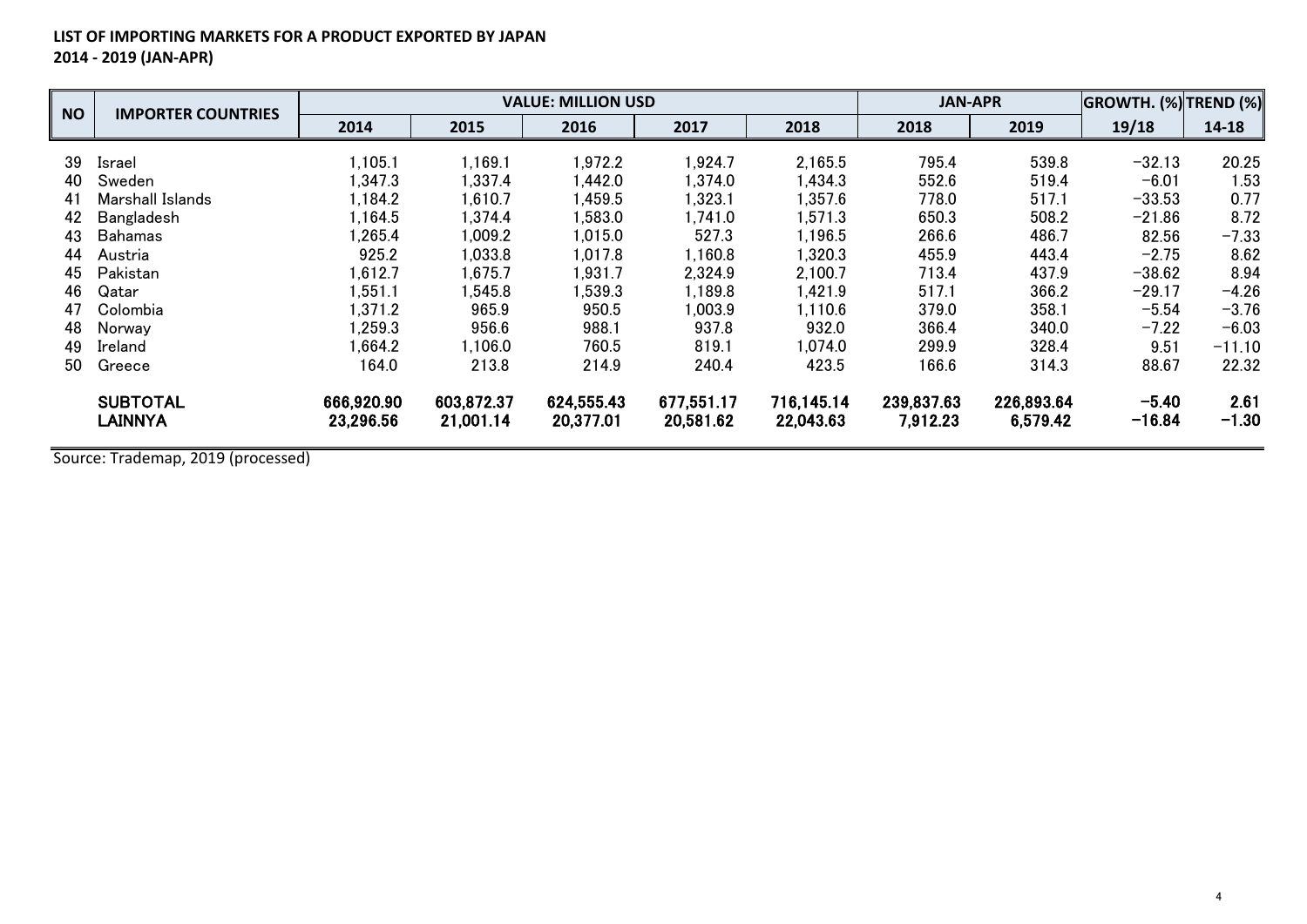|              | <b>HS</b>      | <b>DESCRIPTIONS</b>                                                                                     |           |           | <b>VALUE: MILLION USD</b> |           |           | <b>JAN-APR</b> |           | GROWTH. (%) | <b>TREND (%)</b> |
|--------------|----------------|---------------------------------------------------------------------------------------------------------|-----------|-----------|---------------------------|-----------|-----------|----------------|-----------|-------------|------------------|
| <b>NO</b>    |                |                                                                                                         | 2014      | 2015      | 2016                      | 2017      | 2018      | 2018           | 2019      | 19/18       | $14 - 18$        |
|              |                | <b>TOTAL</b>                                                                                            | 812,184.8 | 625,568.4 | 606,924.0                 | 671,892.3 | 748,361.6 | 243,059.0      | 238,230.0 | $-1.99$     | $-0.92$          |
| $\mathbf{1}$ | 27             | Mineral fuels, mineral oils and products of their<br>distillation; bituminous substances; mineral       | 262,106.1 | 128,287.3 | 110,878.1                 | 141,218.2 | 174,569.0 | 56,578.8       | 54,591.3  | $-3.51$     | $-6.92$          |
| $\mathbf{2}$ | '85            | Electrical machinery and equipment and parts<br>thereof; sound recorders and reproducers,<br>television | 99,346.2  | 90,248.0  | 89,834.0                  | 97,670.2  | 101,011.6 | 32,441.3       | 31,941.2  | $-1.54$     | 1.13             |
| $\mathbf{3}$ | 34'            | Machinery, mechanical appliances, nuclear<br>reactors, boilers; parts thereof                           | 65,041.6  | 59,542.5  | 59,466.1                  | 65,249.2  | 72,890.7  | 24,232.3       | 23,715.5  | $-2.13$     | 3.25             |
| 4            | '90            | Optical, photographic, cinematographic,<br>measuring, checking, precision, medical or                   | 24,824.3  | 23,272.1  | 24,169.1                  | 25,529.1  | 27,623.4  | 9,122.9        | 9,101.5   | $-0.23$     | 3.11             |
| 5            | $30^{\circ}$   | Pharmaceutical products                                                                                 | 19,899.1  | 23.186.4  | 24.387.7                  | 22.460.5  | 25.510.3  | 8.521.3        | 8.603.6   | 0.97        | 4.76             |
| 6            | '87            | Vehicles other than railway or tramway rolling<br>stock, and parts and accessories thereof              | 21,566.3  | 19,109.6  | 20,893.8                  | 22,424.9  | 24,588.4  | 8,054.9        | 7,336.8   | -8.92       | 4.31             |
| -7           | '26            | Ores, slag and ash                                                                                      | 30,114.0  | 20,403.7  | 17,333.6                  | 20,850.6  | 22,446.1  | 7,606.2        | 6,964.3   | $-8.44$     | $-5.50$          |
| 8            | 39'            | Plastics and articles thereof                                                                           | 15,472.6  | 13,779.1  | 13,932.2                  | 15,052.8  | 16,905.7  | 5,402.0        | 5,486.9   | 1.57        | 2.69             |
| 9            | 29'            | Organic chemicals                                                                                       | 15.210.9  | 14.194.4  | 14,414.5                  | 15,893.6  | 18,216.8  | 6,078.0        | 5.470.3   | $-10.00$    | 4.85             |
| 10           | 62'            | Articles of apparel and clothing accessories,<br>not knitted or crocheted                               | 14,788.5  | 13,534.9  | 13,334.6                  | 13,562.9  | 14,690.2  | 4,778.4        | 4,701.1   | $-1.62$     | $-0.11$          |
| 11           | '61            | Articles of apparel and clothing accessories,<br>knitted or crocheted                                   | 14,576.5  | 13,317.3  | 12,914.8                  | 12,813.0  | 13,750.4  | 4,202.1        | 4,330.3   | 3.05        | $-1.54$          |
| 12           | '99            | Commodities not elsewhere specified                                                                     | 10.460.8  | 10.695.8  | 10.572.1                  | 11.299.5  | 11.727.8  | 3.784.5        | 3.912.9   | 3.39        | 2.88             |
| 13           | '03            | Fish and crustaceans, molluscs and other<br>aquatic invertebrates                                       | 11,450.4  | 10,243.4  | 10,795.8                  | 11,725.2  | 11,864.1  | 3,780.1        | 3,830.8   | 1.34        | 2.08             |
| 14           | '44            | Wood and articles of wood; wood charcoal                                                                | 11,684.1  | 10.051.2  | 10.153.7                  | 10.268.7  | 11,164.4  | 3.660.4        | 3.654.9   | $-0.15$     | $-0.69$          |
| 15           | 71             | Natural or cultured pearls, precious or semi-<br>precious stones, precious metals, metals clad          | 10,257.2  | 9,374.0   | 9,991.8                   | 11,100.0  | 12,532.2  | 3,931.9        | 3,593.0   | -8.62       | 5.86             |
| 16           | '02            | Meat and edible meat offal                                                                              | 9,605.7   | 8,596.8   | 9,116.2                   | 10,091.9  | 10,401.0  | 3,284.9        | 3,381.3   | 2.94        | 3.25             |
| 17           | 72             | Iron and steel                                                                                          | 8,524.5   | 6,184.8   | 5,679.7                   | 7,356.3   | 8,266.2   | 2,774.5        | 2,786.4   | 0.43        | 1.13             |
| 18           | '94            | Furniture; bedding, mattresses, mattress<br>supports, cushions and similar stuffed                      | 8,235.0   | 7,501.1   | 7,613.2                   | 7,812.8   | 8,154.1   | 2,721.5        | 2,747.1   | 0.94        | 0.21             |
| 19           | '76            | Aluminium and articles thereof                                                                          | 8.844.4   | 7.964.6   | 6,923.0                   | 8,273.2   | 9,342.8   | 2,978.6        | 2.707.3   | $-9.11$     | 1.49             |
| 20           | 28             | Inorganic chemicals; organic or inorganic<br>compounds of precious metals, of rare-earth                | 6,740.9   | 5,959.1   | 5,844.4                   | 6,799.6   | 8,531.6   | 2,967.1        | 2,555.0   | $-13.89$    | 6.22             |
| 21           | '73            | Articles of iron or steel                                                                               | 7,103.6   | 6,556.6   | 6,519.8                   | 6,699.0   | 7,585.7   | 2,401.9        | 2,452.2   | 2.10        | 1.54             |
| 22           | 16'            | Preparations of meat, of fish or of crustaceans,<br>molluscs or other aquatic invertebrates             | 6,052.9   | 5,640.7   | 5,618.4                   | 6,176.5   | 6,577.9   | 2,008.7        | 2,105.5   | 4.82        | 2.60             |
| 23           | '88            | Aircraft, spacecraft, and parts thereof                                                                 | 6.907.2   | 6.180.3   | 6.744.3                   | 5.118.4   | 6.697.6   | 1.288.2        | 2.098.2   | 62.88       | $-2.47$          |
| 24           | '42            | Articles of leather; saddlery and harness; travel<br>goods, handbags and similar containers; articles   | 5,734.1   | 5,331.5   | 5,585.5                   | 5,712.1   | 6,046.2   | 2,009.6        | 2,075.7   | 3.29        | 1.76             |
| 25           | $^{\prime}$ 10 | Cereals                                                                                                 | 6,931.6   | 5,950.0   | 5,326.7                   | 5,412.6   | 6,040.7   | 1,995.3        | 2,028.0   | 1.64        | $-3.63$          |
| 26           | 38             | Miscellaneous chemical products                                                                         | 5,438.7   | 5,145.9   | 5,012.1                   | 5,400.3   | 5,988.0   | 1,920.8        | 2,022.4   | 5.29        | 2.44             |
| 27           | '64            | Footwear, gaiters and the like; parts of such                                                           | 5,763.1   | 5,422.7   | 5,412.8                   | 5,296.7   | 5,490.2   | 1,947.2        | 1,907.8   | $-2.03$     | $-1.20$          |
| 28           | 24             | Tobacco and manufactured tobacco substitutes                                                            | 3,773.5   | 3,501.8   | 4,044.3                   | 4,724.2   | 5,355.1   | 2,069.3        | 1,737.5   | $-16.03$    | 10.51            |
| 29           | '95            | Toys, games and sports requisites; parts and<br>accessories thereof                                     | 6,244.4   | 5,198.5   | 5,236.5                   | 6,609.0   | 6,407.6   | 1,933.3        | 1,726.0   | $-10.72$    | 2.96             |
| 30           | '40            | Rubber and articles thereof                                                                             | 4,929.5   | 4,246.0   | 3,992.4                   | 4,669.0   | 4,630.8   | 1,532.6        | 1,536.6   | 0.26        | $-0.30$          |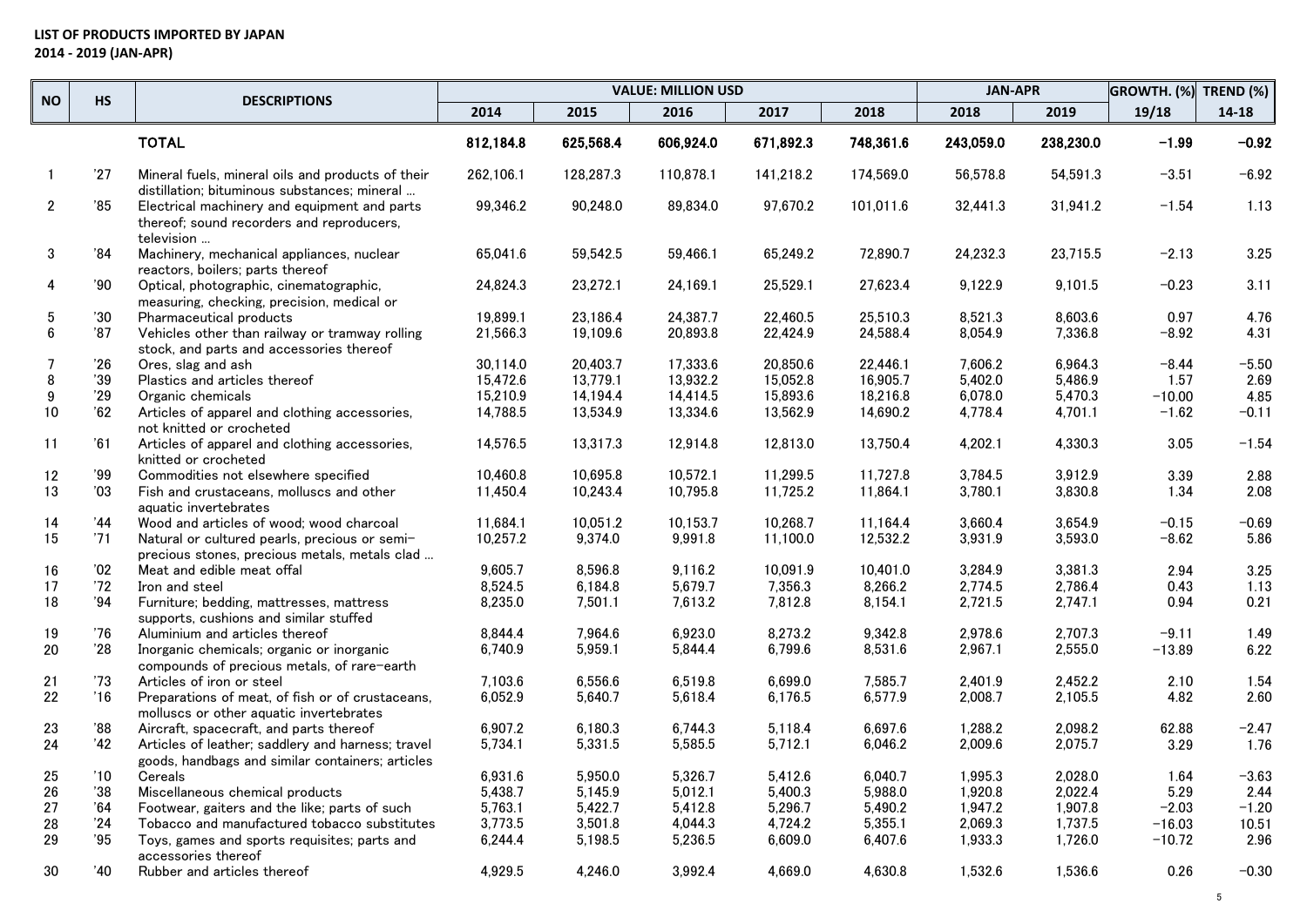## **LIST OF PRODUCTS IMPORTED BY JAPAN 2014 - 2019 (JAN-APR)**

| <b>NO</b> | <b>HS</b> | <b>DESCRIPTIONS</b>                                                                                |                         |                         | <b>JAN-APR</b>          |                         | GROWTH. (%)             | TREND (%)              |                        |                 |                    |
|-----------|-----------|----------------------------------------------------------------------------------------------------|-------------------------|-------------------------|-------------------------|-------------------------|-------------------------|------------------------|------------------------|-----------------|--------------------|
|           |           |                                                                                                    | 2014                    | 2015                    | 2016                    | 2017                    | 2018                    | 2018                   | 2019                   | 19/18           | $14 - 18$          |
| 31        | '12       | Oil seeds and oleaginous fruits; miscellaneous<br>grains, seeds and fruit; industrial or medicinal | 5,309.4                 | 4,911.9                 | 4,478.7                 | 4,691.7                 | 4,740.5                 | 1,592.0                | 1,530.8                | $-3.85$         | $-2.69$            |
| 32        | 63        | Other made-up textile articles; sets; worn<br>clothing and worn textile articles; rags             | 3,749.3                 | 3,436.8                 | 3,416.1                 | 3,502.6                 | 3,714.9                 | 1,152.7                | 1,226.1                | 6.36            | 0.01               |
| 33        | 33        | Essential oils and resinoids; perfumery,<br>cosmetic or toilet preparations                        | 2,992.3                 | 2,799.1                 | 3,048.9                 | 3,136.0                 | 3,436.3                 | 1,114.4                | 1,194.7                | 7.21            | 3.98               |
| 34        | '22       | Beverages, spirits and vinegar                                                                     | 3,553.6                 | 3,274.8                 | 3,305.9                 | 3,413.1                 | 3,489.9                 | 1,108.1                | 1,128.5                | 1.84            | 0.05               |
| 35        | '20       | Preparations of vegetables, fruit, nuts or other<br>parts of plants                                | 3,492.9                 | 3,233.2                 | 3,147.0                 | 3,316.5                 | 3,533.6                 | 1,124.0                | 1,125.7                | 0.15            | 0.49               |
| 36        | 08'       | Edible fruit and nuts; peel of citrus fruit or                                                     | 2,991.2                 | 3,002.6                 | 3,160.4                 | 3,157.3                 | 3,433.4                 | 1,050.7                | 1,064.7                | 1.33            | 3.31               |
| 37        | '91       | Clocks and watches and parts thereof                                                               | 3,229.9                 | 3,299.6                 | 3,162.0                 | 3,094.9                 | 3,187.4                 | 992.4                  | 1,063.7                | 7.19            | $-0.90$            |
| 38        | '74       | Copper and articles thereof                                                                        | 2,875.8                 | 2,189.5                 | 2.145.8                 | 2,713.6                 | 3,118.8                 | 976.8                  | 1,026.2                | 5.06            | 3.84               |
| 39        | '48       | Paper and paperboard; articles of paper pulp, of<br>paper or of paperboard                         | 3,470.2                 | 3,090.1                 | 3,107.7                 | 3,001.6                 | 2,952.5                 | 974.5                  | 983.3                  | 0.90            | $-3.46$            |
| 40        | '23       | Residues and waste from the food industries:<br>prepared animal fodder                             | 3,119.3                 | 2,623.0                 | 2,370.5                 | 2,350.2                 | 2,640.7                 | 830.9                  | 851.8                  | 2.52            | $-4.33$            |
| 41        | '07       | Edible vegetables and certain roots and tubers                                                     | 2,445.8                 | 2,351.5                 | 2.468.6                 | 2,495.1                 | 2,582.9                 | 916.1                  | 841.7                  | $-8.12$         | 1.70               |
| 42        | '75       | Nickel and articles thereof                                                                        | 2,855.6                 | 2,302.1                 | 1,745.8                 | 2,073.5                 | 2,893.9                 | 942.0                  | 789.2                  | $-16.22$        | $-0.78$            |
| 43        | '70       | Glass and glassware                                                                                | 2.484.0                 | 2,285.3                 | 2.283.2                 | 2,263.2                 | 2,424.4                 | 798.4                  | 757.0                  | $-5.19$         | $-0.58$            |
| 44        | '04       | Dairy produce; birds' eggs; natural honey; edible<br>products of animal origin, not elsewhere      | 1,789.5                 | 1,576.6                 | 1,434.9                 | 1,690.2                 | 1,851.2                 | 614.8                  | 663.7                  | 7.96            | 1.38               |
| 45        | '09       | Coffee, tea, maté and spices                                                                       | 1,995.2                 | 2,126.8                 | 1.919.0                 | 1.948.1                 | 1,777.6                 | 604.4                  | 612.6                  | 1.35            | $-3.14$            |
| 46        | '82       | Tools, implements, cutlery, spoons and forks, of<br>base metal: parts thereof of base metal        | 1,624.2                 | 1,577.8                 | 1,623.0                 | 1,682.6                 | 1,784.6                 | 608.9                  | 577.4                  | $-5.19$         | 2.56               |
| 47        | '81       | Other base metals; cermets; articles thereof                                                       | 1,434.3                 | 1.279.2                 | 1.140.6                 | 1,532.5                 | 2,022.7                 | 658.3                  | 564.1                  | $-14.31$        | 9.07               |
| 48        | '21       | Miscellaneous edible preparations                                                                  | 1,785.3                 | 1,612.5                 | 1,608.0                 | 1,710.5                 | 1,741.2                 | 579.8                  | 553.3                  | $-4.57$         | 0.09               |
| 49        | '25       | Salt; sulphur; earths and stone; plastering<br>materials, lime and cement                          | 1,858.0                 | 1,663.3                 | 1,525.8                 | 1,537.5                 | 1,672.9                 | 548.6                  | 547.7                  | $-0.17$         | $-2.84$            |
| 50        | 32        | Tanning or dyeing extracts; tannins and their<br>derivatives; dyes, pigments and other colouring   | 1,493.9                 | 1,371.3                 | 1.364.7                 | 1,412.8                 | 1,535.1                 | 494.9                  | 509.4                  | 2.93            | 0.85               |
|           |           | <b>SUBTOTAL</b><br><b>LAINNYA</b>                                                                  | 782,177.03<br>30,007.73 | 598,626.76<br>26.941.66 | 580,197.63<br>26,726.42 | 643,993.34<br>27,898.97 | 719,541.04<br>28.820.53 | 233,690.99<br>9,367.98 | 228,712.68<br>9,517.32 | $-2.13$<br>1.59 | $-0.93$<br>$-0.46$ |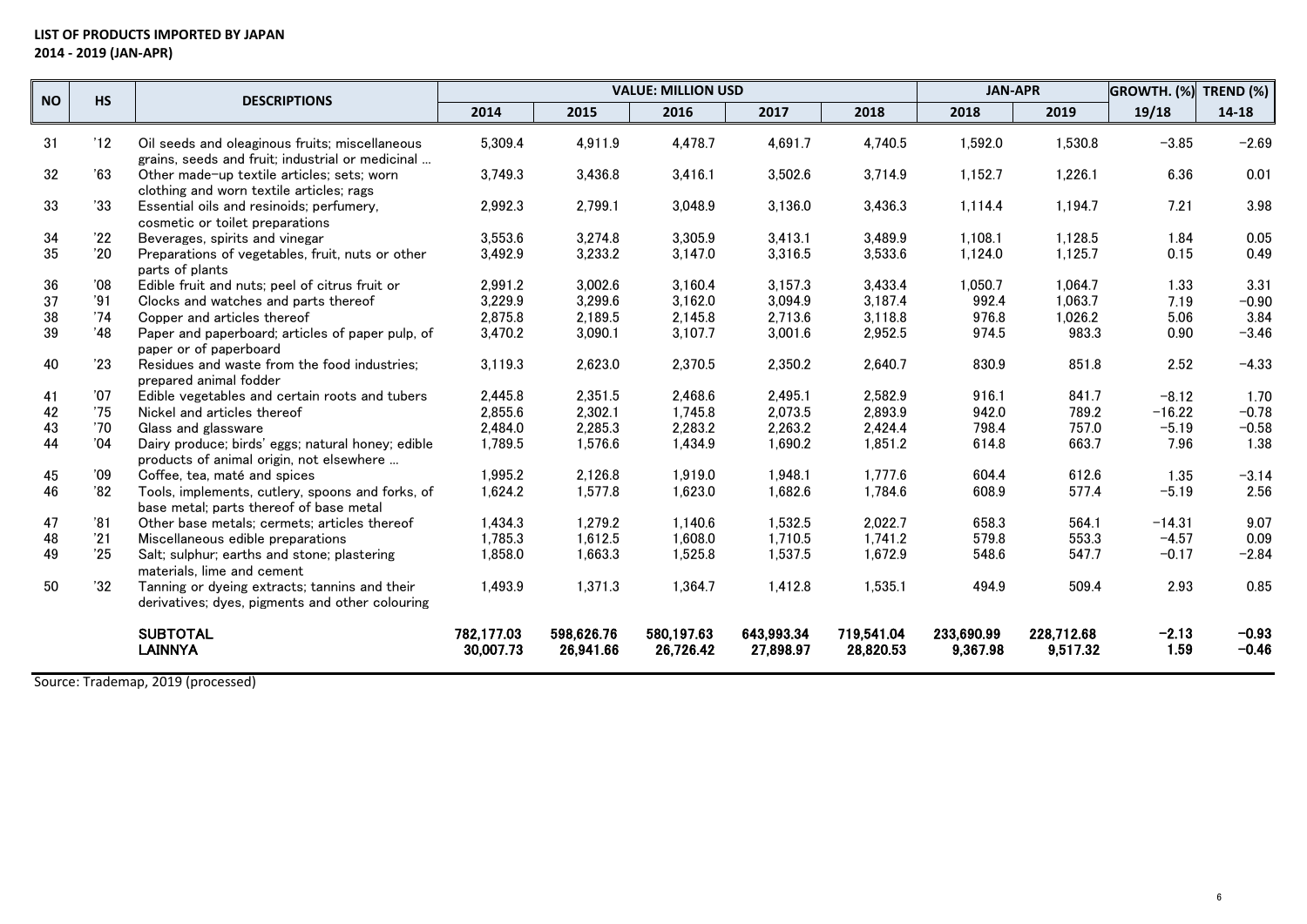|                | <b>EXPORTER COUNTRIES</b>   |           |           | <b>VALUE: MILLION USD</b> |           |           | <b>JAN-APR</b> |           | <b>GROWTH. (%) TREND (%)</b> |                        |
|----------------|-----------------------------|-----------|-----------|---------------------------|-----------|-----------|----------------|-----------|------------------------------|------------------------|
| <b>NO</b>      |                             | 2014      | 2015      | 2016                      | 2017      | 2018      | 2018           | 2019      | 19/18                        | 14-18                  |
|                | <b>TOTAL</b>                | 812,184.8 | 625,568.4 | 606,924.0                 | 671,892.3 | 748,361.6 | 243,059.0      | 238,230.0 | $-1.99$                      | $-0.92$                |
|                | China                       | 181,294.2 | 160,559.7 | 156,552.6                 | 164,490.1 | 173,537.5 | 55,962.7       | 55,777.0  | $-0.33$                      | $-0.63$                |
| $\overline{c}$ | United States of America    | 73,045.3  | 68,347.5  | 69,221.6                  | 73,972.9  | 83,586.6  | 26,326.3       | 26,620.3  | 1.12                         | 3.55                   |
| 3              | Australia                   | 48,117.7  | 34,791.6  | 30,432.6                  | 38,922.9  | 45,692.8  | 14,606.4       | 15,776.4  | 8.01                         | 0.09                   |
| 4              | Saudi Arabia                | 47,414.5  | 2,708.6   | 19,570.3                  | 27,745.5  | 33,772.7  | 10,988.2       | 9,981.8   | $-9.16$                      | 17.92                  |
| 5              | Korea, Republic of          | 33,385.3  | 26,807.3  | 25,019.5                  | 28,097.7  | 32,134.5  | 10,813.4       | 9,908.9   | $-8.36$                      | $-0.29$                |
| 6              | Taipei, Chinese             | 24,274.0  | 23,282.7  | 22,957.8                  | 25,392.3  | 27,109.5  | 8,712.7        | 8,591.9   | $-1.39$                      | 3.12                   |
| 7              | Thailand                    | 21,739.7  | 20,426.7  | 20,139.2                  | 22,733.9  | 25,067.2  | 8,085.4        | 8,266.3   | 2.24                         | 4.00                   |
| 8              | Germany                     | 24,121.8  | 20,281.7  | 22,022.5                  | 23,431.3  | 25,976.5  | 8,484.9        | 8,261.5   | $-2.63$                      | 2.97                   |
| 9              | <b>United Arab Emirates</b> | 41,595.4  | 23,521.4  | 17,298.6                  | 20,750.2  | 27,552.2  | 8,355.0        | 7,541.9   | $-9.73$                      | $-9.06$                |
| 10             | Viet Nam                    | 15,416.8  | 15,141.2  | 16,237.8                  | 18,534.6  | 21,104.5  | 6,477.5        | 6,875.5   | 6.15                         | 8.66                   |
| 11             | Malaysia                    | 29,181.4  | 21,499.3  | 17,334.4                  | 19,264.7  | 18,937.0  | 6,802.4        | 6,373.2   | $-6.31$                      | $-9.29$                |
| 12             | Indonesia                   | 25,672.9  | 19,753.8  | 18,214.8                  | 19,881.3  | 21,601.3  | 7,384.1        | 6,194.4   | $-16.11$                     | $-3.33$                |
| 13             | Qatar                       | 33,443.5  | 16,310.6  | 10,880.4                  | 10,983.3  | 14,863.3  | 4,976.3        | 4,631.7   | $-6.92$                      | $-18.27$               |
| 14             | <b>Russian Federation</b>   | 24,755.7  | 15,740.5  | 11,273.2                  | 13,822.2  | 15,582.7  | 4,931.8        | 4,593.1   | $-6.87$                      | $-10.02$               |
| 15             | Canada                      | 11,250.1  | 9,168.2   | 9,180.3                   | 10,932.3  | 11,741.2  | 3,996.0        | 3,708.0   | $-7.21$                      | 2.65                   |
| 16             | France                      | 11,469.4  | 9,482.6   | 10,218.9                  | 10,406.2  | 11,032.7  | 3,530.4        | 3,705.1   | 4.95                         | 0.15                   |
| 17             | Italy                       | 8,607.4   | 7,530.0   | 8,752.9                   | 10,328.5  | 11,422.7  | 4,000.1        | 3,547.5   | $-11.31$                     | 9.22                   |
| 18             | Philippines                 | 10,175.6  | 8,874.1   | 9,026.1                   | 9,773.8   | 10,432.1  | 3,459.5        | 3,441.3   | $-0.53$                      | 1.47                   |
| 19             | Switzerland                 | 7,216.0   | 7,394.9   | 7,651.8                   | 7,818.7   | 7,762.6   | 2,759.7        | 2,746.3   | $-0.49$                      | 2.04                   |
| 20             | Singapore                   | 7,883.7   | 7,905.1   | 7,465.1                   | 8,528.5   | 9,746.2   | 3,379.6        | 2,678.9   | $-20.73$                     | 5.13                   |
| 21             | United Kingdom              | 6,384.3   | 6,515.4   | 6,511.0                   | 7,068.4   | 8,226.4   | 2,506.5        | 2,602.1   | 3.82                         | 6.06                   |
| 22             | Chile                       | 8,141.5   | 5,997.2   | 5,348.5                   | 6,543.0   | 7,423.2   | 2,687.3        | 2,472.2   | $-8.00$                      | $-0.97$                |
| 23             | Brazil                      | 9,685.5   | 7,516.9   | 6,738.5                   | 7,171.1   | 6,889.6   | 2,232.1        | 2,309.4   | 3.46                         | $-7.02$                |
| 24             | Kuwait                      | 12,335.9  | 6,412.4   | 4,241.5                   | 5,910.5   | 7,244.3   | 2,323.3        | 2,178.1   | $-6.25$                      | $-10.83$               |
| 25             | Ireland                     | 3,238.7   | 7,240.9   | 6,232.0                   | 4,923.2   | 6,724.2   | 1,971.1        | 2,049.3   | 3.97                         | 11.35                  |
| 26             | Mexico                      | 4,278.2   | 4,752.5   | 5,742.0                   | 5,780.8   | 6,359.9   | 2,095.8        | 2,002.0   | $-4.48$                      | 10.39                  |
| 27             | India                       | 6,987.5   | 4,865.2   | 4,674.4                   | 5,347.6   | 5,507.2   | 2,032.7        | 1,797.6   | $-11.57$                     | $-3.74$                |
| 28             | South Africa                | 5,709.4   | 4,944.5   | 4,212.0                   | 4,764.1   | 5,133.0   | 1,597.2        | 1,568.9   | $-1.77$                      | $-2.47$                |
| 29             | Spain                       | 4,097.0   | 3,661.7   | 3,691.4                   | 3,347.3   | 3,352.9   | 1,157.8        | 1,093.0   | $-5.60$                      | $-4.79$                |
| 30             | <b>Belgium</b>              | 2,523.4   | 2,182.3   | 2,492.6                   | 2,751.0   | 3,066.9   | 1,036.8        | 1,088.4   | 4.98                         | 6.41                   |
| 31             | Iran, Islamic Republic of   | 6,177.2   | 3,251.1   | 3,330.9                   | 3,565.0   | 3,465.5   | 1,273.8        | 1,052.0   | $-17.41$                     | $-10.09$               |
| 32             | Brunei Darussalam           | 4,012.5   | 2,342.4   | 1,749.3                   | 1,716.6   | 2,270.5   | 745.9          | 1,041.1   | 39.58                        | $-13.49$               |
| 33             | Papua New Guinea            | 2,468.6   | 2,703.8   | 2,008.7                   | 2,444.0   | 2,317.0   | 587.7          | 1,013.1   | 72.38                        | $-2.25$                |
| 34             | Sweden                      | 2,182.0   | 1,870.2   | 2,209.5                   | 2,472.1   | 2,713.1   | 902.5          | 1,009.2   | 11.82                        | 7.41                   |
| 35             | Netherlands                 | 4,295.1   | 2,708.4   | 2,361.6                   | 2,395.6   | 3,185.2   | 918.8          | 963.2     | 4.83                         | $-6.95$                |
| 36             | Peru                        | 1,758.2   | 1,240.2   | 1,322.1                   | 2,088.1   | 2,460.0   | 865.9          | 869.9     | 0.47                         | 12.67                  |
| 37             | New Zealand                 | 2,751.5   | 2,385.0   | 2,340.5                   | 2,481.4   | 2,660.5   | 806.7          | 831.2     | 3.05                         | $-0.28$                |
| 38             | Oman                        | 3,894.5   | 1,506.7   | 1,758.9                   | 1,876.0   | 2,918.2   | 799.1          | 827.1     | 3.51                         | $-3.52$<br>$7^{\circ}$ |